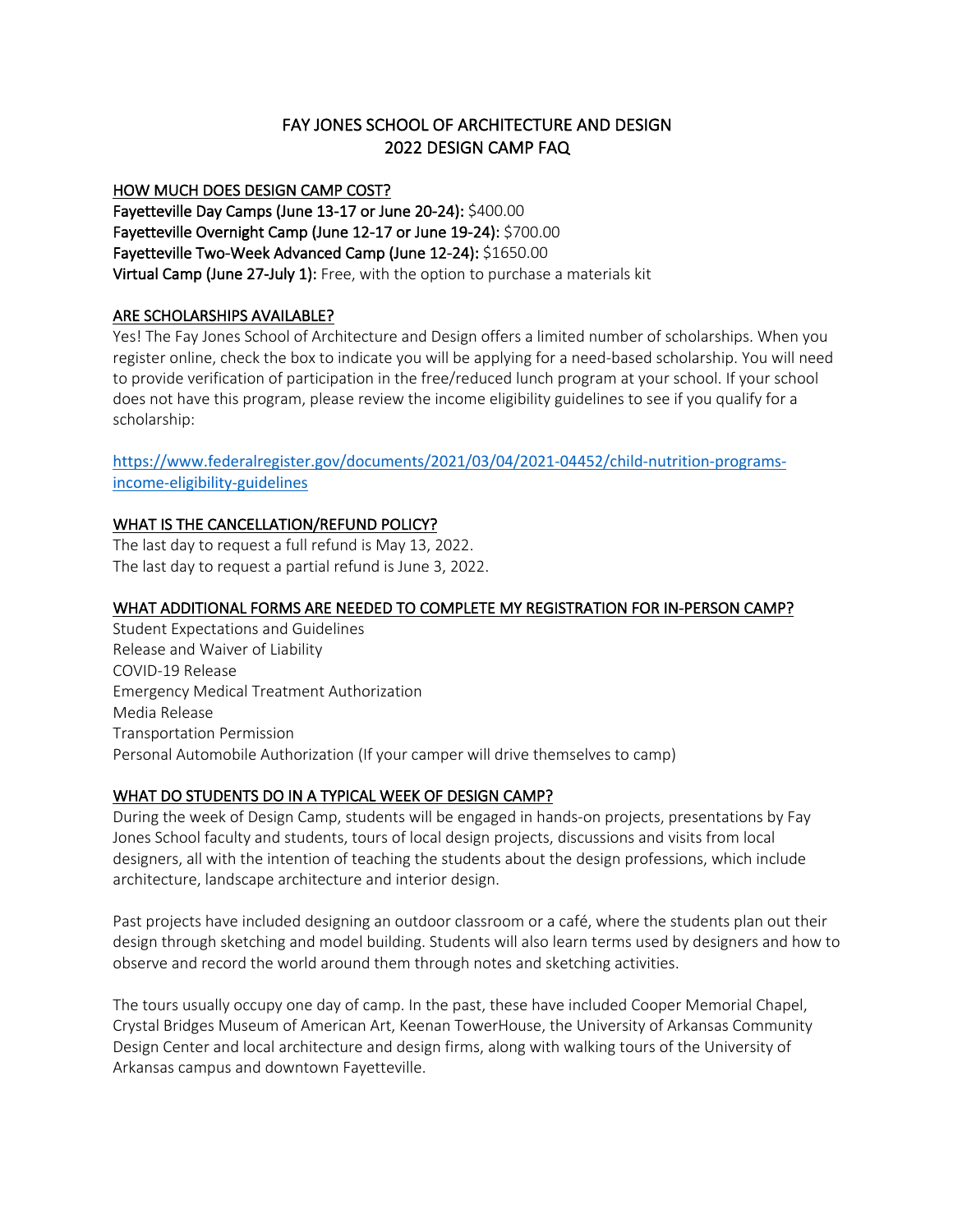During the week of camp, students will also have the opportunity to meet with the School's advisors to learn how they can start preparing themselves in high school for a career in the design professions.

#### WHAT COVID-19 PRECAUTIONS WILL BE TAKEN FOR IN-PERSON DESIGN CAMP?

The in-person Design Camps will fully comply with all state, local and university guidelines regarding COVID-19.

#### WHAT SHOULD MY STUDENT BRING TO IN-PERSON DESIGN CAMP?

If your student enrolls in the Fayetteville overnight camp, you will receive a list of recommended items to bring as well as pointers on what to leave at home. All campers should bring a backpack and a water bottle, and they should wear comfortable shoes, as we typically walk a little bit each day of camp. All supplies will be provided. Lunch and snacks will be provided each day.

#### WHAT SUPPLIES DOES MY STUDENT NEED TO COMPLETE VIRTUAL DESIGN CAMP?

The projects in the virtual design camp programs typically can be completed with household supplies, or you can purchase an optional materials kit during registration. You'll need scissors, a ruler, sketching tools (pencils, colored pencils, etc.), and building materials (Paper and cardboard are required. Optional materials include fabric, popsicle sticks, yarn or string, wire, aluminum foil, clay, etc.).

### WHO TEACHES THE STUDENTS AT IN-PERSON AND SCHOOL-GUIDED DESIGN CAMP?

The students are led by faculty and student teaching assistants from the Fay Jones School of Architecture and Design who are in the Departments of Architecture, Landscape Architecture or Interior Design. We have a ratio of approximately one faculty and one teaching assistant per 15 Design Camp students, and we try to have an even ratio of faculty and teaching assistants from the three departments to give the students exposure to all three disciplines.

#### WHAT IS THE DIFFERENCE BETWEEN DESIGN CAMP AND ADVANCED DESIGN CAMP?

Design Camp is generally for students who are attending for the first time.

The two-week Advanced Design Camp is for students who will be a junior or senior and who have attended Design Camp before, have taken classes in architecture and engineering, or worked on design projects through a mentor or other program. On the application, students will be asked a series of questions to help us gauge how much experience they have had with design in the past. Students wishing to be part of the Advancec Camp will need to apply and will be accepted based on experience level. If you have questions about whether or not your student should be enrolled in Advanced Design Camp, you can contact us and we can help determine which camp would be most appropriate.

#### WHAT IF MY STUDENT HAS FOOD ALLERGIES?

Indicate any allergies or dietary restrictions on your registration forms, and please be as specific as possible. Every effort will be made to accommodate your camper's needs.

# WHERE DO I DROP OFF AND PICK UP MY CAMPER FOR IN-PERSON DESIGN CAMP?

Check your email for important information and updates. Approximately 10 days before camp starts, you will receive a detailed email with this and other important information. In the meantime, **please contact** us if your email or phone number changes after you register.

#### WHAT IF I CAN'T FIND A RIDE TO/FROM CAMP?

Design Camp is not responsible for transporting students to or from camp; however, we recognize that